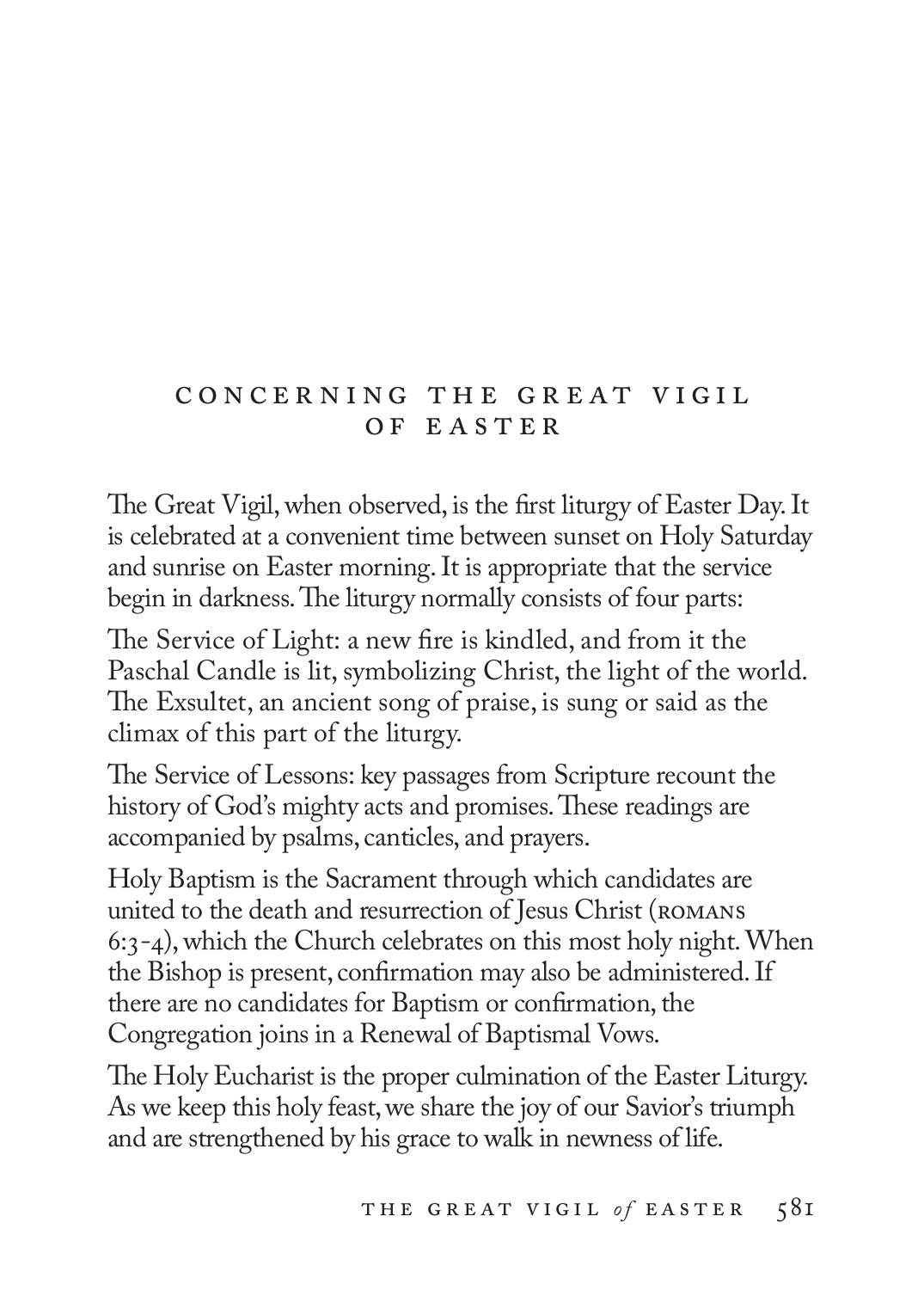## T H E

# GREAT VIGIL  $of$  E A S T E R

## the lighting of the paschal candle

*In the darkness, fire is kindled; after which the Celebrant says*

Dear friends in Christ: On this most holy night, in which our Lord Jesus passed over from death to life, the Church invites her members, dispersed throughout the world, to gather in vigil and prayer. For this is the Passover of the Lord, in which, by hearing his Word and celebrating his Sacraments, we share in his victory over death.

## *The Celebrant may say the following prayer*

Eternal God, who made this most holy night to shine with the brightness of your one true light: sanctify this new fire, we pray, and so set us aflame with the fire of your love, that with pure hearts and kindled affections we may attain to the radiance of your heavenly glory; through Jesus Christ our Lord. **Amen.**

*If the Paschal Candle is to be marked, it is done at this time (Page 595).*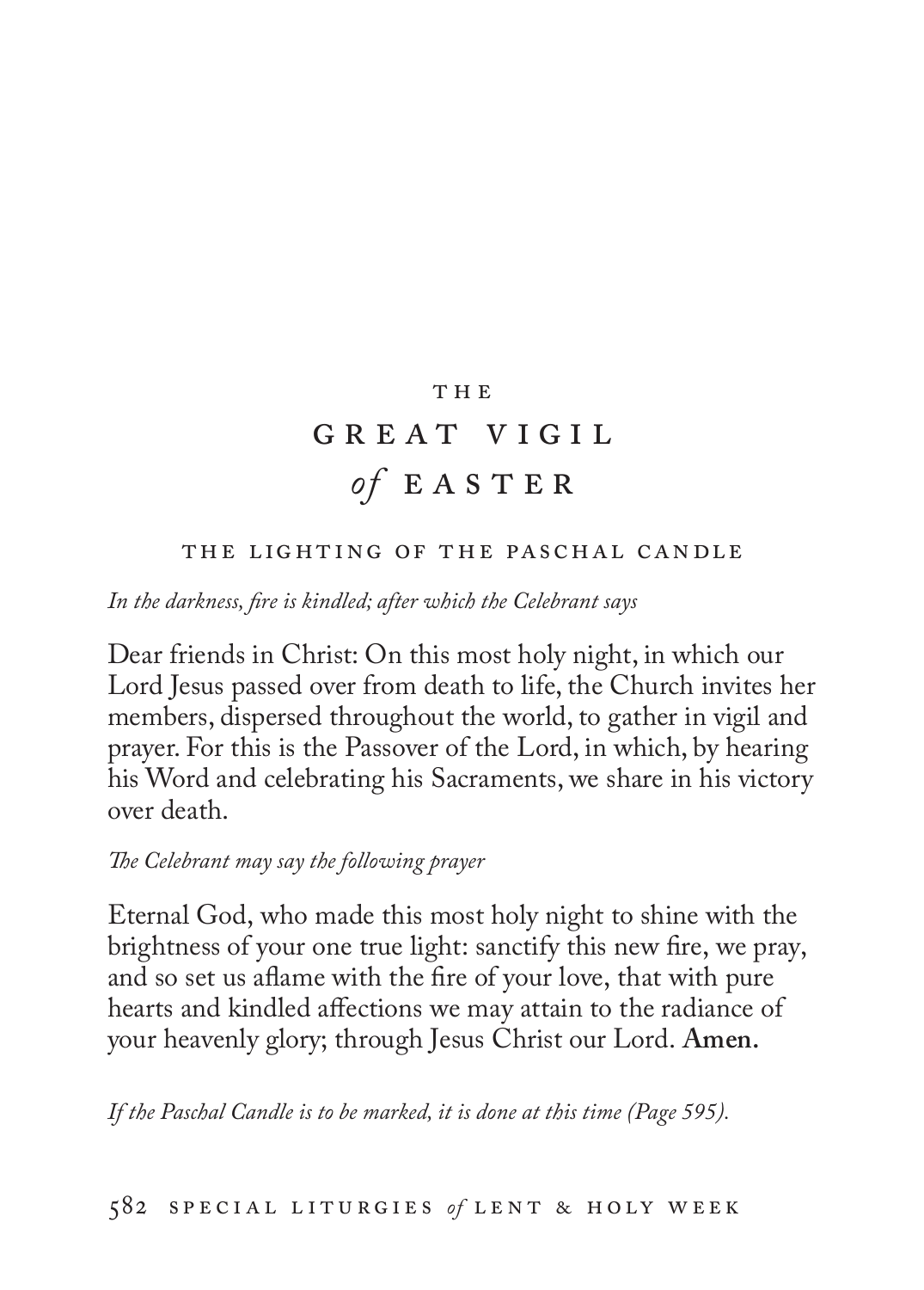*The Celebrant lights the Paschal Candle from the newly kindled fire, and says*

May the light of Christ, rising in glory, banish all darkness from our hearts and minds.

*The Deacon (or the Celebrant if there is no Deacon), bearing the Candle, leads the procession to the chancel, pausing three times and singing or saying*

# The light of Christ. *People* **Thanks be to God.**

*If candles have been distributed to members of the Congregation, they are lit from the Paschal Candle. Other candles and lamps in the church, except for those at the Altar, may also be lit.*

*The Paschal Candle is placed in its stand.*

*Then the Deacon, or other person appointed, standing near the Candle, customarily sings or says the Exsultet.* 

#### THE EXSULTET

Rejoice now, heavenly hosts and choirs of angels, and let your trumpets shout Salvation for the victory of our mighty King.

Rejoice and sing now, all the round earth, bright with a glorious splendor, for darkness has been vanquished by our eternal King.

Rejoice and be glad now, Mother Church, and let your holy courts, in radiant light, resound with the praises of your people.

All you who stand near this marvelous and holy flame, pray with me to God the Almighty for the grace to sing the worthy praise of this great light;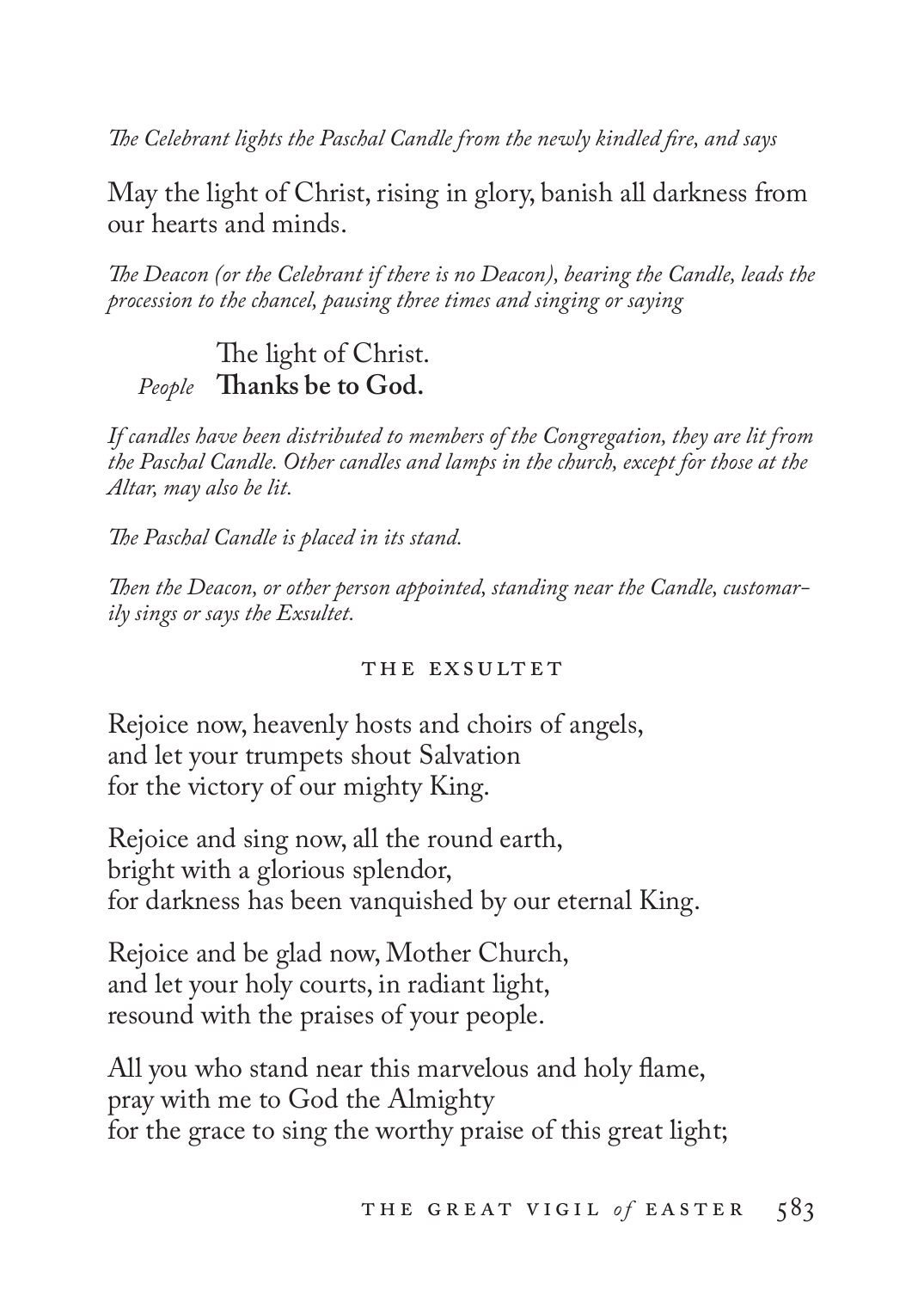through Jesus Christ his Son our Lord, who lives and reigns with him, in the unity of the Holy Spirit, one God, for ever and ever. **Amen.**

| Deacon The Lord be with you.                      |
|---------------------------------------------------|
| People And with your spirit.                      |
| Deacon Lift up your hearts.                       |
| People We lift them up to the Lord.               |
| Deacon Let us give thanks to the Lord our God.    |
| People It is right to give him thanks and praise. |

It is truly right and good, always and everywhere, with our whole heart and mind and voice to praise you, the invisible, almighty, and eternal God, and your only-begotten Son Jesus Christ our Lord; who paid for us the debt of Adam's sin, and by his blood delivered your faithful people; for he is the true Paschal Lamb, the very Lamb of God, whose blood marks the doorposts of believers and makes us holy.

This is the night when you brought our forebears, the children of Israel, out of bondage in Egypt, and led them through the Red Sea on dry land.

This is the night when with a pillar of fire you banished the darkness of our iniquity.

This is the night when all who believe in Christ are delivered from the gloom of sin, and are restored to grace and holiness of life.

This is the night when Christ broke the bonds of death and hell, and rose victorious from the grave.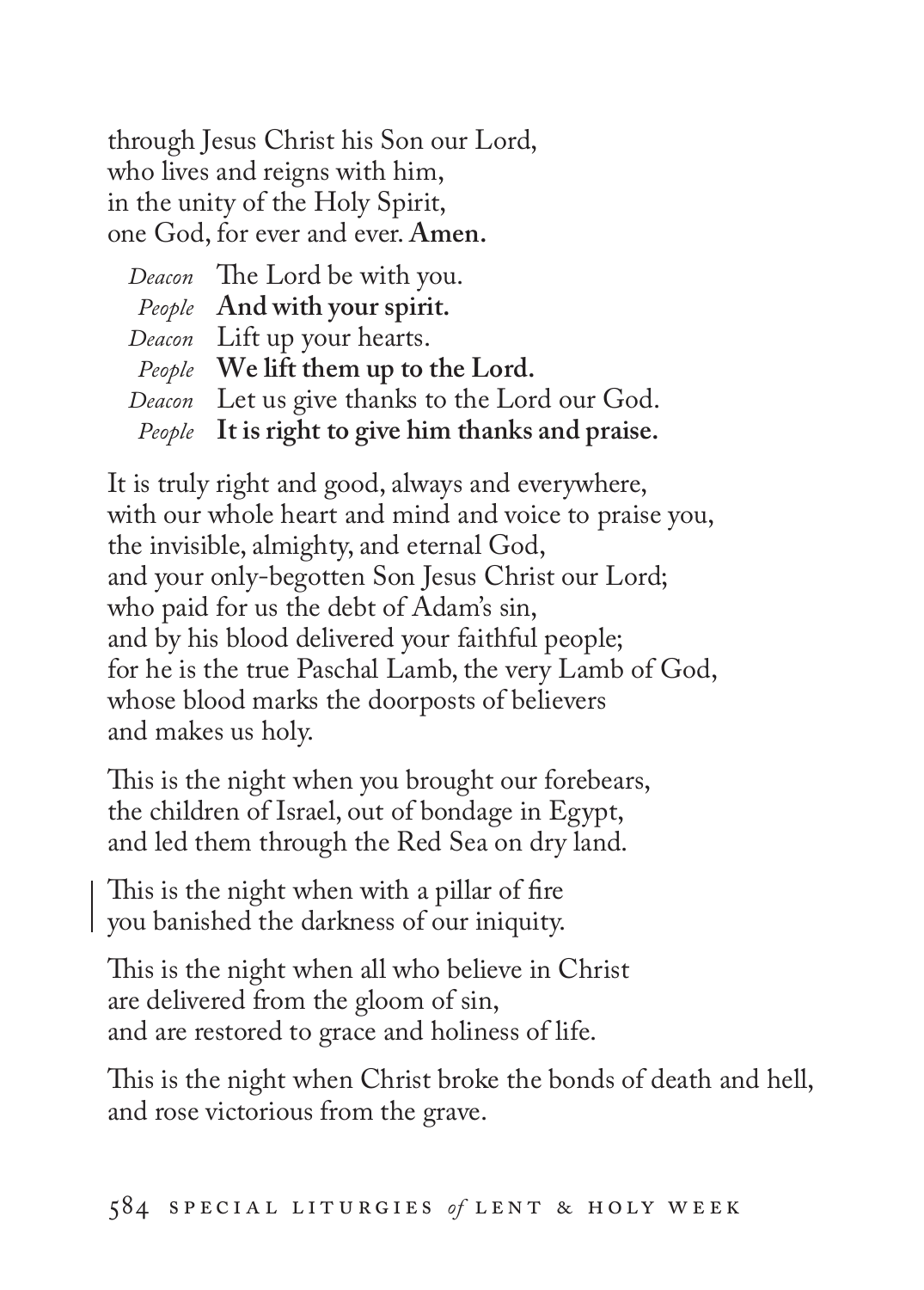Our birth would have been no gain, had we not been redeemed.

How wonderful and beyond our knowing, O God, is your mercy and loving kindness to us, that to redeem a slave, you gave a Son.

O wonderful providence of Adam's sin destroyed completely by the death of Christ. O happy fault, which gained for us so great and glorious a Redeemer.

This is the night of which it is written: the night shall be as bright as the day.

How holy is this night when wickedness is put to flight, and sin is washed away.

It restores innocence to the fallen, and joy to those who mourn. It casts out pride and hatred, and brings peace and concord.

How blessed is this night when earth and heaven are joined, and Man is reconciled to God.

Therefore, O holy Father, accept our evening sacrifice, the offering of this candle in your honor, the work of bees and of your servants' hands, the gift of your most holy Church. May it mingle with the lights of heaven, and shine continually to drive away all darkness. May Christ, the Morning Star who knows no setting, find it ever burning—he who gives his light to all creation, and who lives and reigns for ever and ever. **Amen.**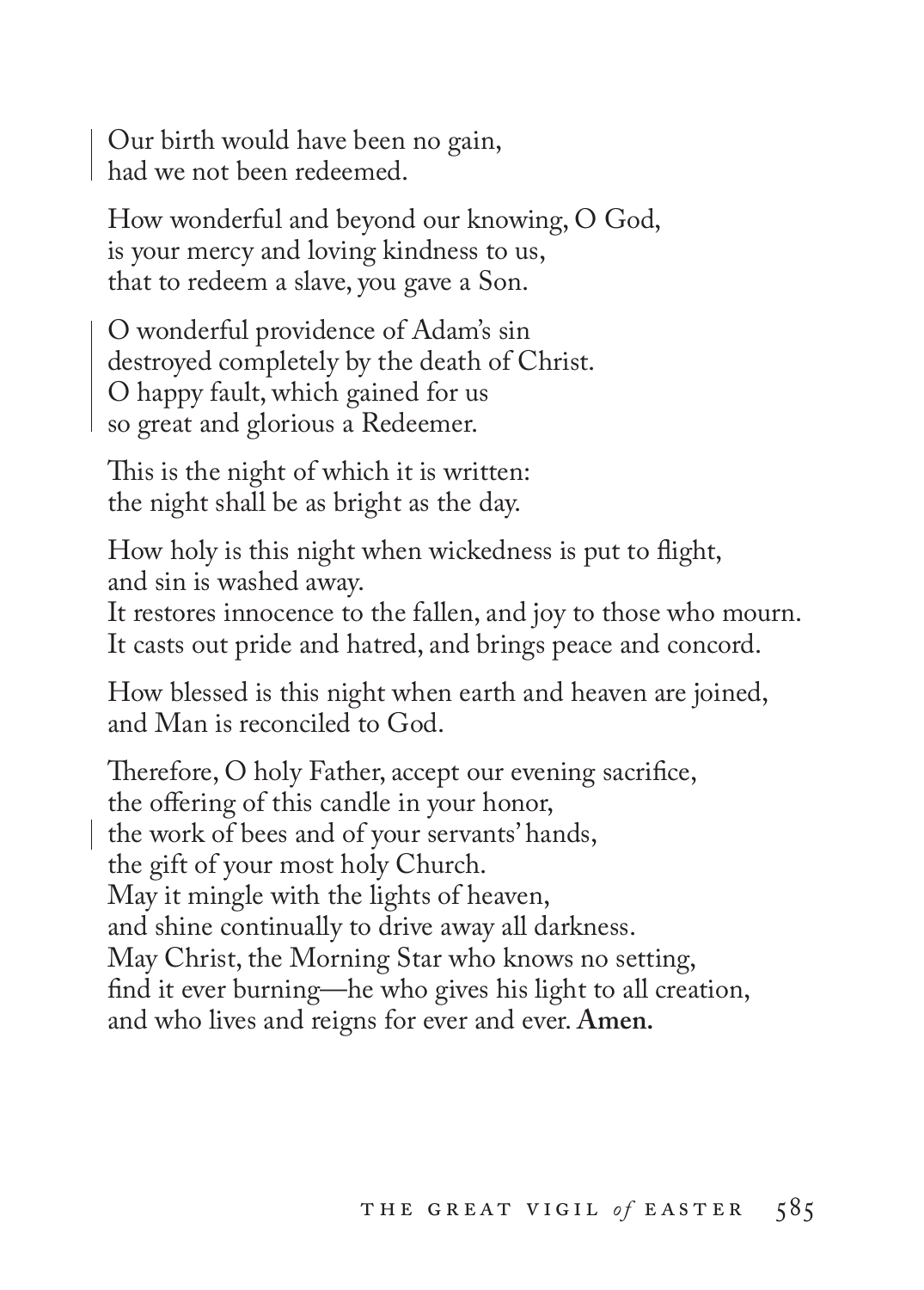#### THE LESSONS

*The Celebrant may introduce the Scripture readings in these or similar words*

Let us hear the record of God's saving deeds in history, remembering how he saved his people in ages past and in the fullness of time sent his Son to be our Redeemer; and let us pray that God may bring to completion in each of us the saving work he has begun.

*At least three of the following Lessons are read, of which one is always the Lesson from Exodus. After each Lesson, the Psalm or Canticle listed, or some other suitable psalm, canticle, or hymn, may be said or sung. A period of silence may be kept; and the Collect provided, or some other suitable Collect, may be said.*

THE CREATION

genesis 1:1—2:3

**PSALM 104:1-13**  $(14-24)^{v}$  or a song of creation (*Supplemental Canticle 10*)

Let us pray. *Silence*

O God, who wonderfully created, and yet more wonderfully restored, the dignity of human nature: Grant that we may share the divine life of him who humbled himself to share our humanity, your Son Jesus Christ our Lord. **Amen.**

THE FALL genesis 3 psalm 32 Let us pray. *Silence*

O God, you sent your blessed Son, the seed of the woman, that he might crush the serpent's head and make all creation new: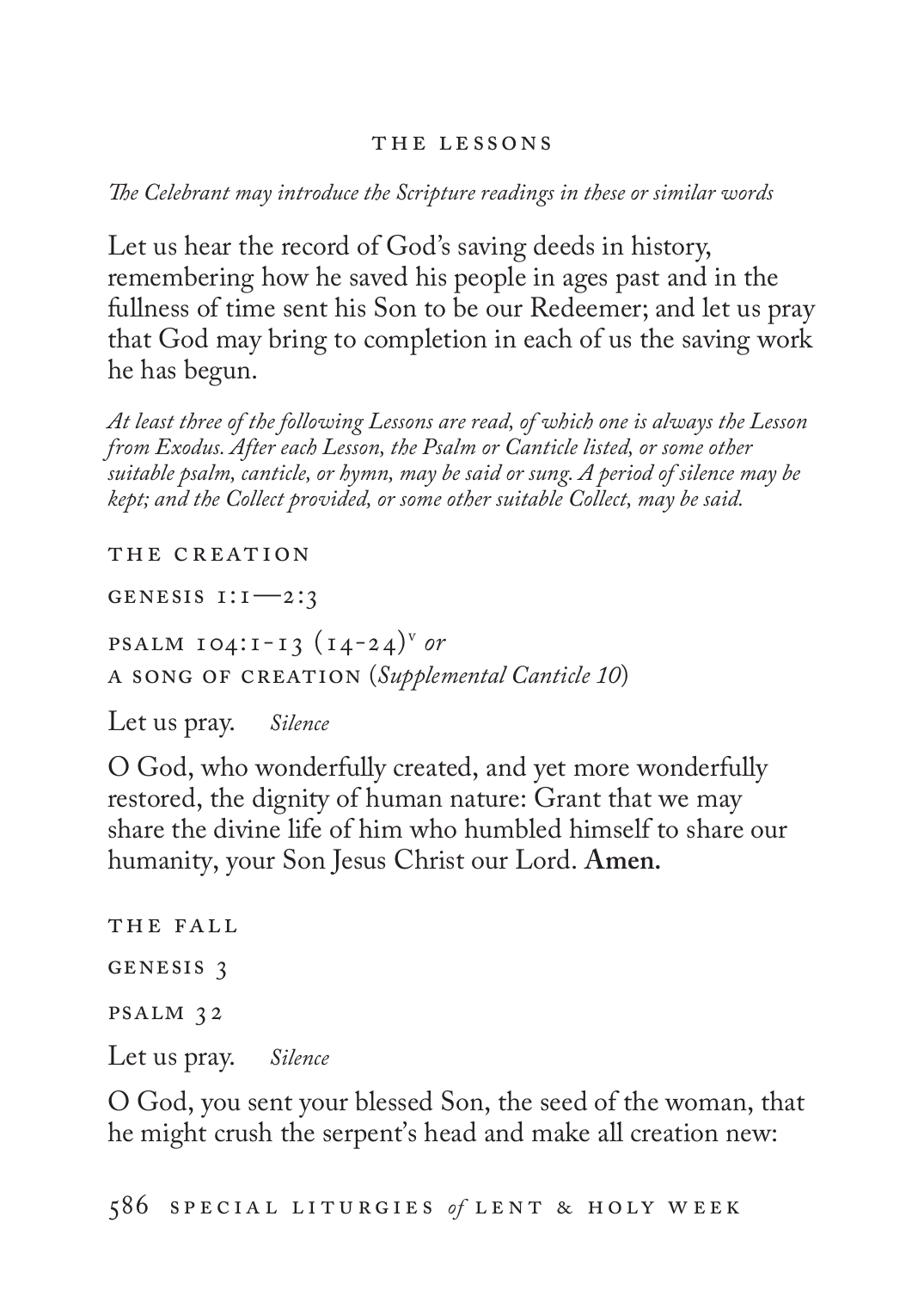Grant that, having this hope, we may purify ourselves as he is pure; that, when he comes again with power and great glory, we may be made like him in his eternal and glorious kingdom; through Jesus Christ our Lord. **Amen.** 

THE FLOOD genesis 7:1-5, 11-18; 8:6-20; 9:8-13 psalm 36 *or* psalm 46 Let us pray. *Silence*

Grant, Lord, that we who are baptized into the death of your Son our Savior Jesus Christ may continually put to death our evil desires and be buried with him; and that through the grave and gate of death we may pass to our joyful resurrection; through the merits of him who died and was buried and rose again for us, your Son Jesus Christ our Lord. **Amen.** 

abraham's sacrifice of isaac GENESIS  $22:1-18$ psalm 16 Let us pray. *Silence*

Almighty God, whose servant Abraham faithfully obeyed your call, and rejoiced to see the day of your Son: Multiply the number of your children by the grace of the Lamb who was slain; that your Church may also rejoice to see your promise to our father Abraham fulfilled; through Jesus Christ our Lord. **Amen**.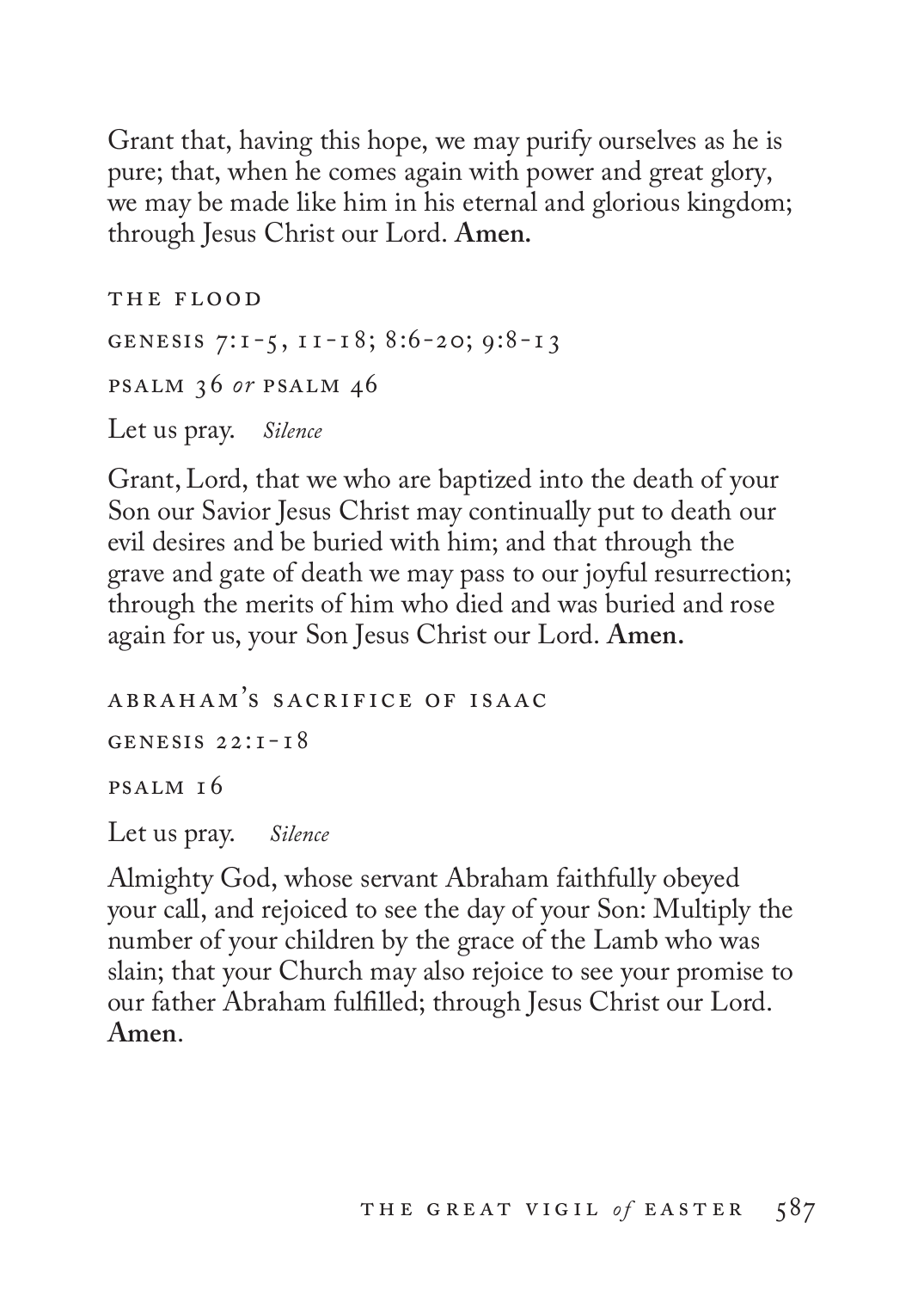israel's deliverance at the red sea

EXODUS  $14:10$   $-15:1$ 

the song of moses (*Supplemental Canticle 5*)

Let us pray. *Silence*

O God, whose wonderful deeds of old shine forth even to our own day, by the power of your mighty arm you once delivered your chosen people from slavery under Pharaoh, to be a sign for us of the salvation offered to all nations by the water of Baptism: Grant that all the peoples of the earth may be numbered among the offspring of Abraham, and rejoice in the inheritance of Israel; through Jesus Christ our Lord. **Amen.** 

god's presence in a renewed israel

ISAIAH  $4:2-6$ 

psalm 122

Let us pray. *Silence*

O God, you led your ancient people by a pillar of cloud by day and a pillar of fire by night: Grant that we, who serve you now on earth, may come to the joy of that heavenly Jerusalem, where all tears are wiped away and where your saints for ever sing your praise; through Jesus Christ our Lord. **Amen.**

salvation offered freely to all

isaiah 55:1-11

surely, it is god who saves me (*Supplemental Canticle 8*) *or* psalm 42:1-7

Let us pray. *Silence*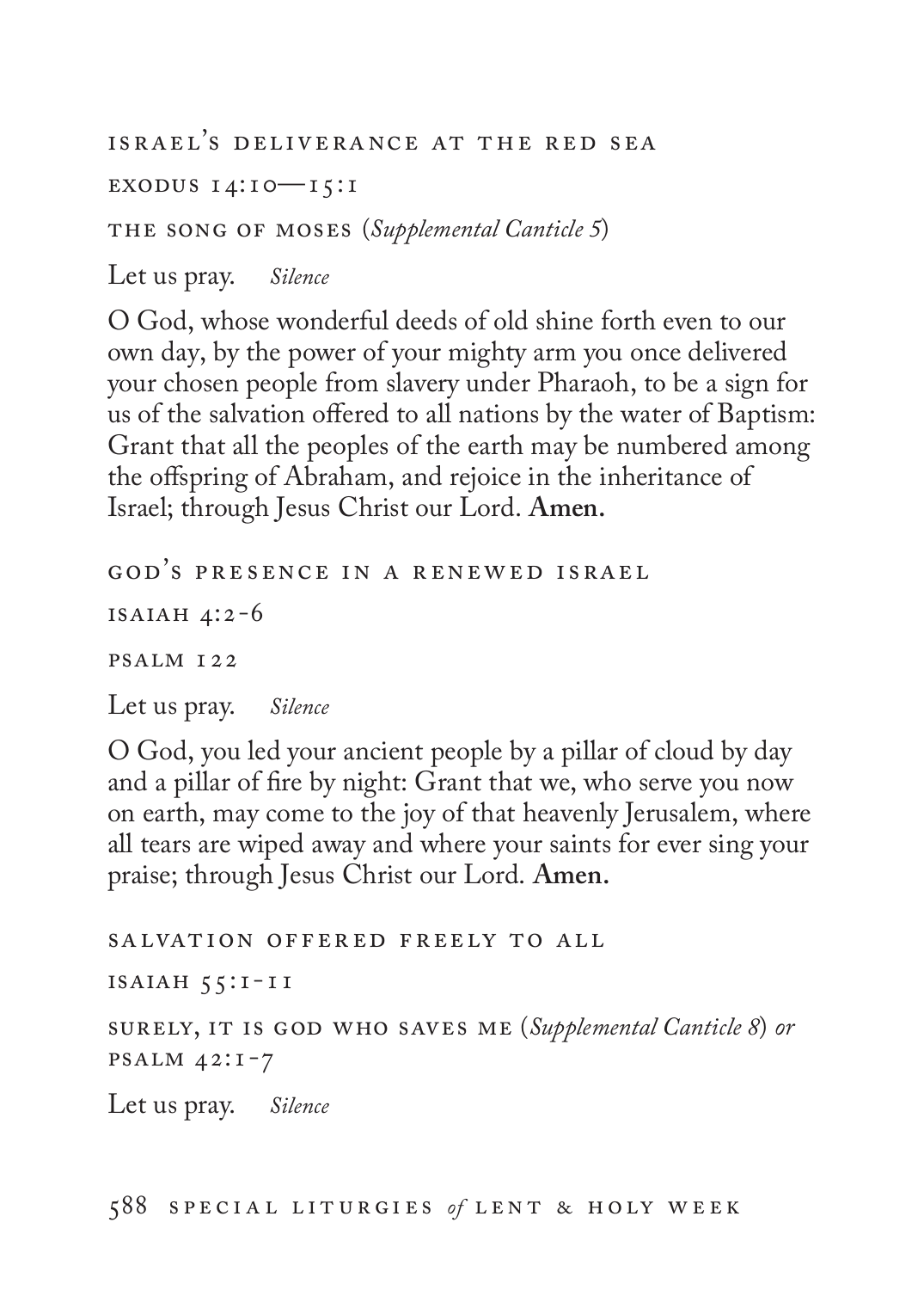O God, you have created all things by the power of your Word, and you renew the earth by your Spirit: Give the water of life to all who thirst for you, that they may bring forth abundant fruit in your glorious kingdom; through Jesus Christ our Lord. **Amen**.

a new heart and a new spirit ezekiel 36:24-28 psalm 42:1-7 *or* surely, it is god who saves me (*Supplemental Canticle 8*)

Let us pray. *Silence*

Heavenly Father, by the power of your Holy Spirit you promise your faithful people new life in the water of Baptism: Guide and strengthen us by the same Spirit, that we who are born again may serve you in faith and love, and grow into the full stature of your Son Jesus Christ our Lord. **Amen.**

the valley of dry bones ezekiel 37:1-14 psalm 30 *or* psalm 126 Let us pray. *Silence*

Lord God of our salvation, you speak the word to your scattered people, and raise us up from the valley of death: Breathe your Spirit upon your Church, that we may live and stand before you confident in your risen Son our Savior Jesus Christ. **Amen.**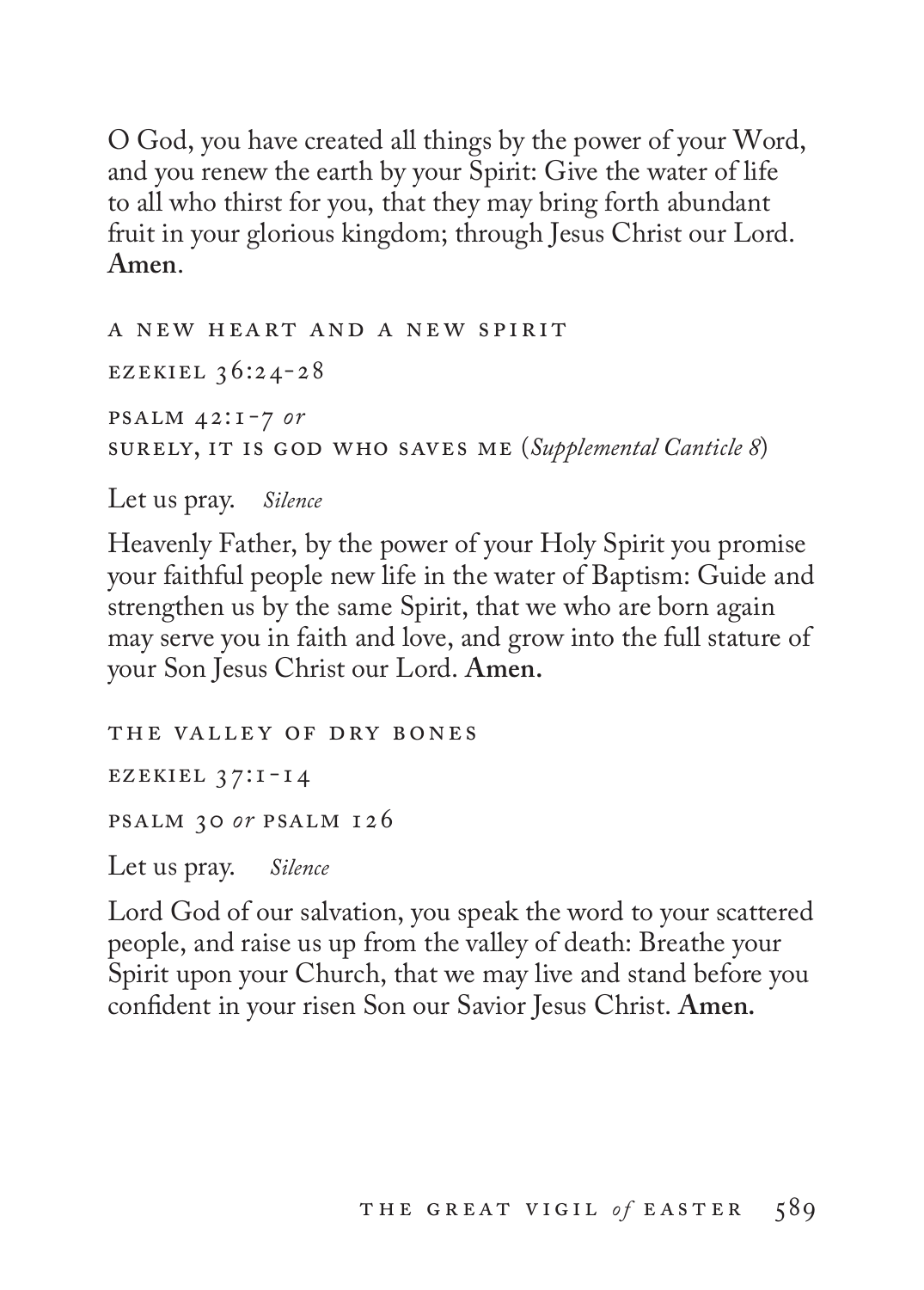the three young men in the furnace DANIEL  $3:1-28$ 

a song of creation (*Supplemental Canticle 10*) *or* a song of praise (*Benedictus es, Domine*)

Let us pray. *Silence*

O God, you know that we are set in the midst of many grave dangers, and because of the frailty of our nature we cannot always stand upright: Grant that your presence and protection may support us in all trials and carry us through every temptation; through Jesus Christ our Lord. **Amen.**

jonah and the fish

jonah 1:1—2:10

psalm 130

Let us pray. *Silence*

Almighty God, by the resurrection of your Son you have brought us out of sin into righteousness and out of death into life: Grant to those who are sealed by your Holy Spirit the will and the power to proclaim you to all the world; through Jesus Christ our Lord. **Amen.**

the gathering of god's people zephaniah 3:12-20 psalm 98 Let us pray. *Silence*

Almighty God, you called your Church to bear witness that you were in Christ reconciling the world to yourself: Give us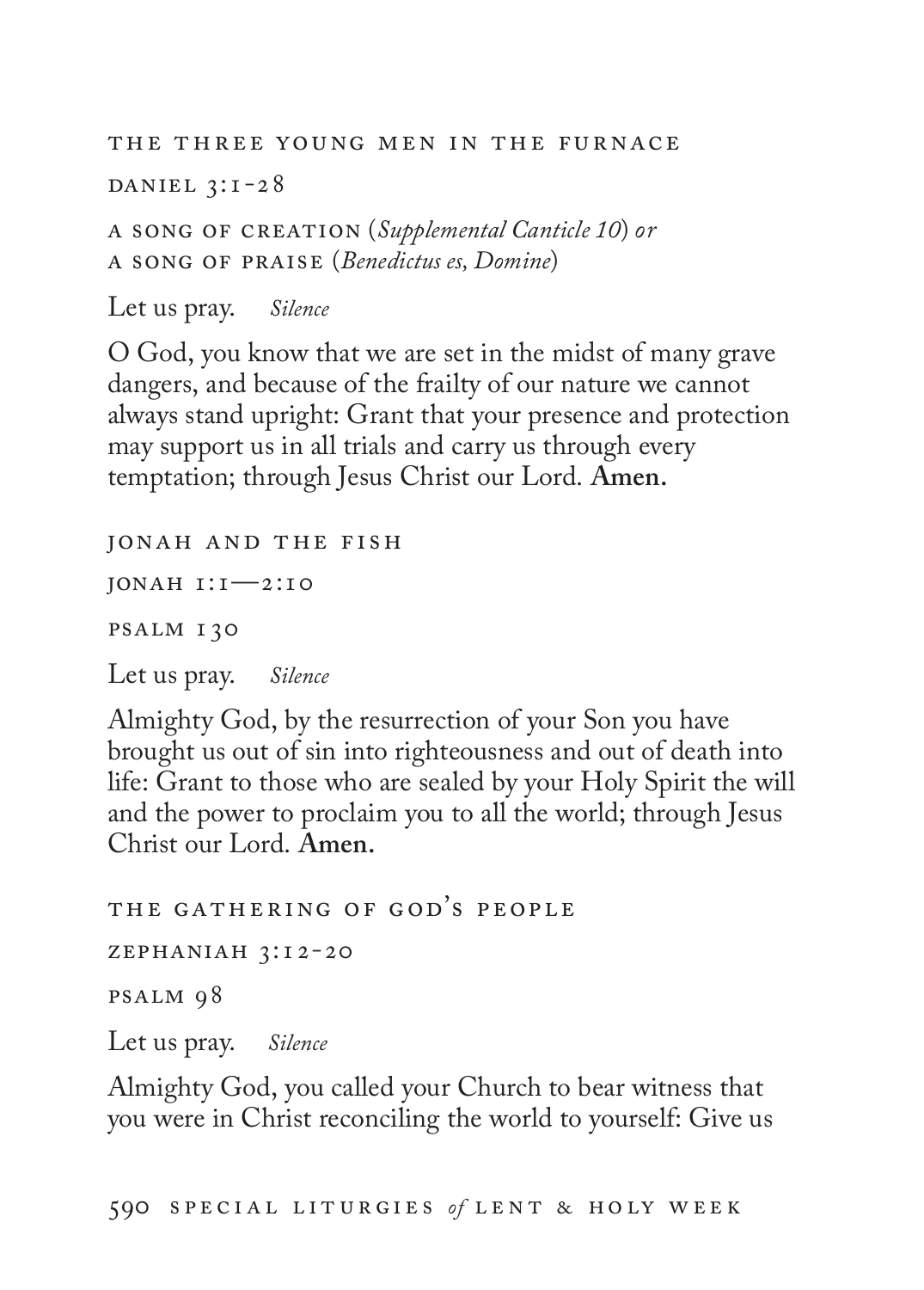boldness to proclaim the good news of your love, that all who hear it may be drawn to you; through him who was lifted high upon the Cross, Jesus Christ our Lord. **Amen.**

## *Or, if the Solemn Collects were not said on Good Friday, the following may be used*

O God of unchangeable power and eternal light: Look favorably on your whole Church, that wonderful and sacred mystery; by the effectual working of your providence, carry out in tranquility the plan of salvation; let the whole world see and know that things which were cast down are being raised up, and things which had grown old are being made new, and that all things are being brought to their perfection by him through whom all things were made, your Son Jesus Christ our Lord. **Amen.** 

*Holy Baptism may be administered here or after the Gospel (and sermon). Confirmation may likewise be administered as provided in Additional Directions. In the absence of Candidates for Baptism or Confirmation, the Celebrant leads the people in the Renewal of Baptismal Vows.* 

#### the easter acclamation

## *Celebrant* Alleluia! Christ is risen! *People* **The Lord is risen indeed! Alleluia!**

*A joyful fanfare may be played, and bells may be rung. The church is lighted, and the candles at the Altar may now be lighted from the Paschal Candle.*

*The Gloria in Excelsis, or some other hymn of praise, is sung or said*

**Glory to God in the highest, and peace to his people on earth. Lord God, heavenly King, almighty God and Father, we worship you, we give you thanks,**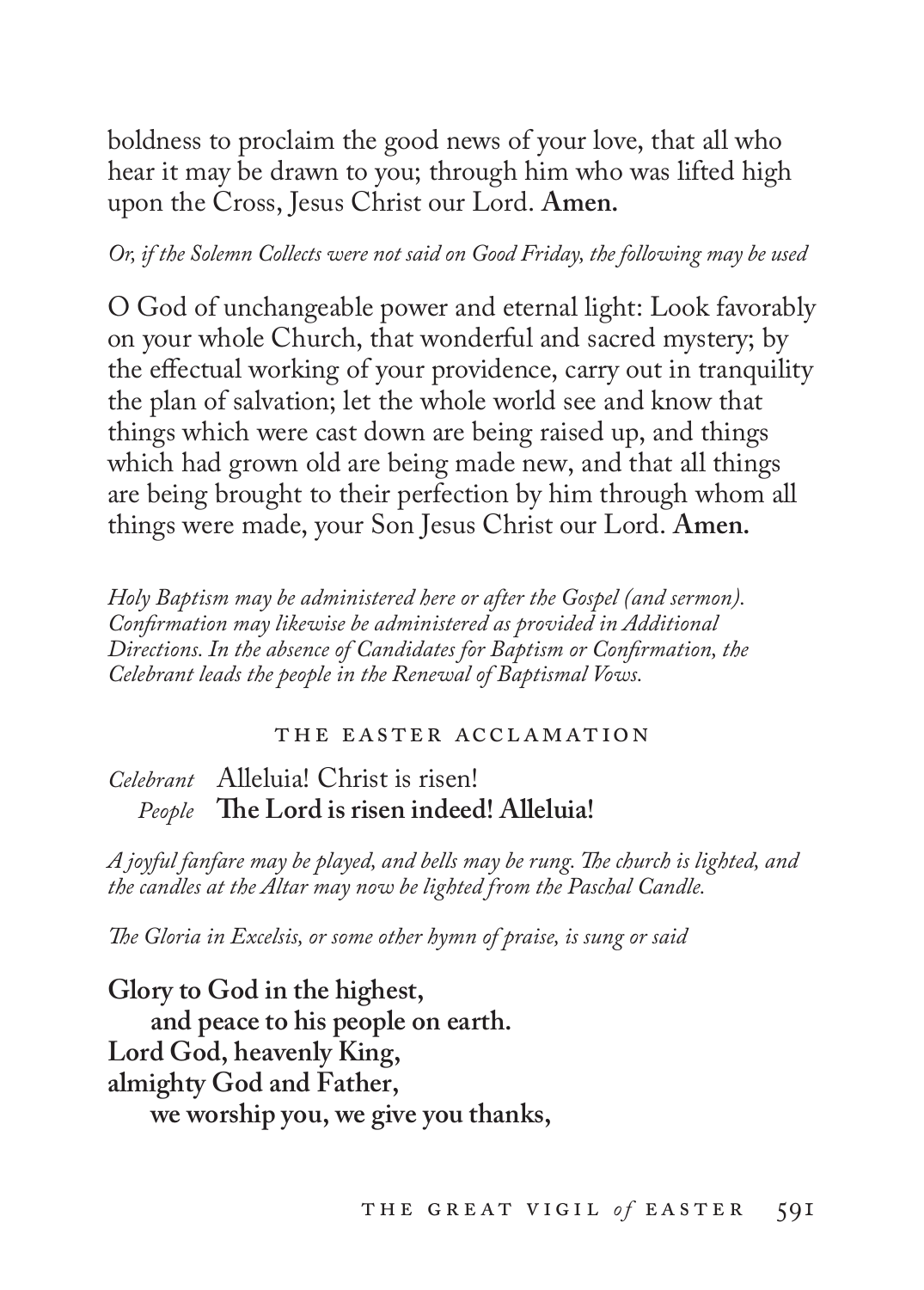**we praise you for your glory. Lord Jesus Christ, only Son of the Father, Lord God, Lamb of God, you take away the sin of the world: have mercy on us. You are seated at the right hand of the Father: receive our prayer. For you alone are the Holy One, you alone are the Lord, you alone are the Most High, Jesus Christ, with the Holy Spirit, in the glory of God the Father. Amen.**

#### THE COLLECT

| Celebrant The Lord be with you. |
|---------------------------------|
| People And with your spirit.    |
| <i>Celebrant</i> Let us pray.   |

O God, you made this most holy night to shine with the glory of the Lord's resurrection: Stir up in your Church that Spirit of adoption which is given to us in Baptism, that we, being renewed both in body and mind, may worship you in sincerity and truth; through Jesus Christ our Lord, who lives and reigns with you, in the unity of the Holy Spirit, one God, now and for ever. **Amen.**

*The service continues with the Epistle reading*

ROMANS  $6:3$ -11

*Psalm 114 or some other suitable psalm, hymn, or anthem may be said or sung. The use of "Alleluia" is particularly appropriate.*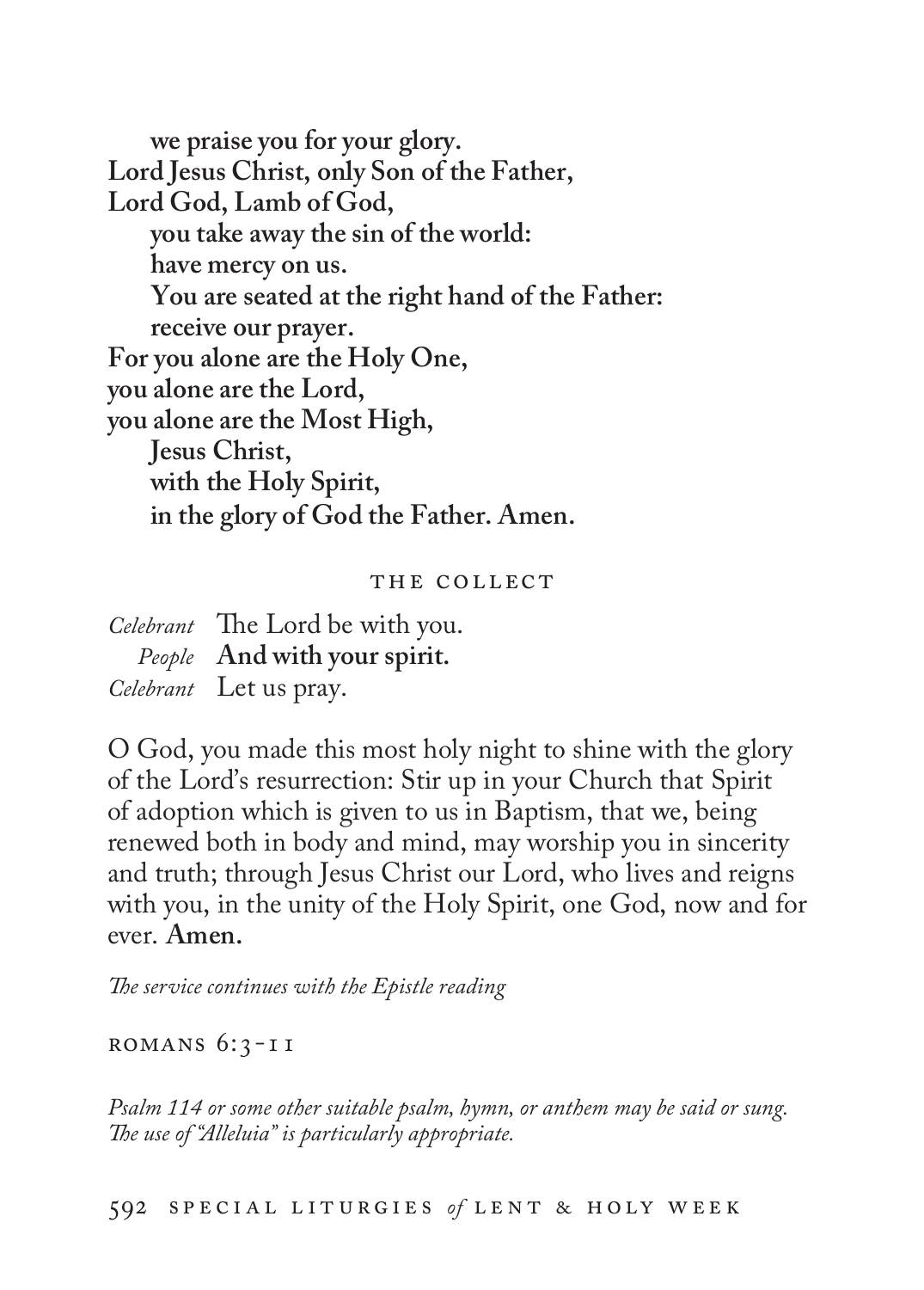*All stand, and the Deacon or Priest reads the Gospel, first saying* 

The Holy Gospel of our Lord Jesus Christ according to Matthew. *People* **Glory to you, Lord Christ.**

 $MATTHEW 28:1-10$ 

*After the Gospel, the Reader says*

## The Gospel of the Lord. *People* **Praise to you, Lord Christ.**

#### the sermon

## baptism, confirmation, and the renewal of baptismal vows

*Holy Baptism may be administered here. Confirmation may likewise be administered as provided in Additional Directions. In the absence of Candidates for Baptism or Confirmation, the Celebrant leads the people in the Renewal of Baptismal Vows.* 

*The celebration continues with the Prayers of the People.*

*The Preface of Easter is used at the Eucharist.*

*The following blessing may be used at the conclusion of the liturgy, in place of the usual blessing.*

The God of peace, who brought again from the dead our Lord Jesus Christ, the great Shepherd of the sheep, by the blood of the everlasting covenant, make you perfect in every good work to do his will, working in you that which is well-pleasing in his sight; and the blessing of God Almighty, the Father, the Son, and the Holy Spirit, be among you, and remain with you always. **Amen.**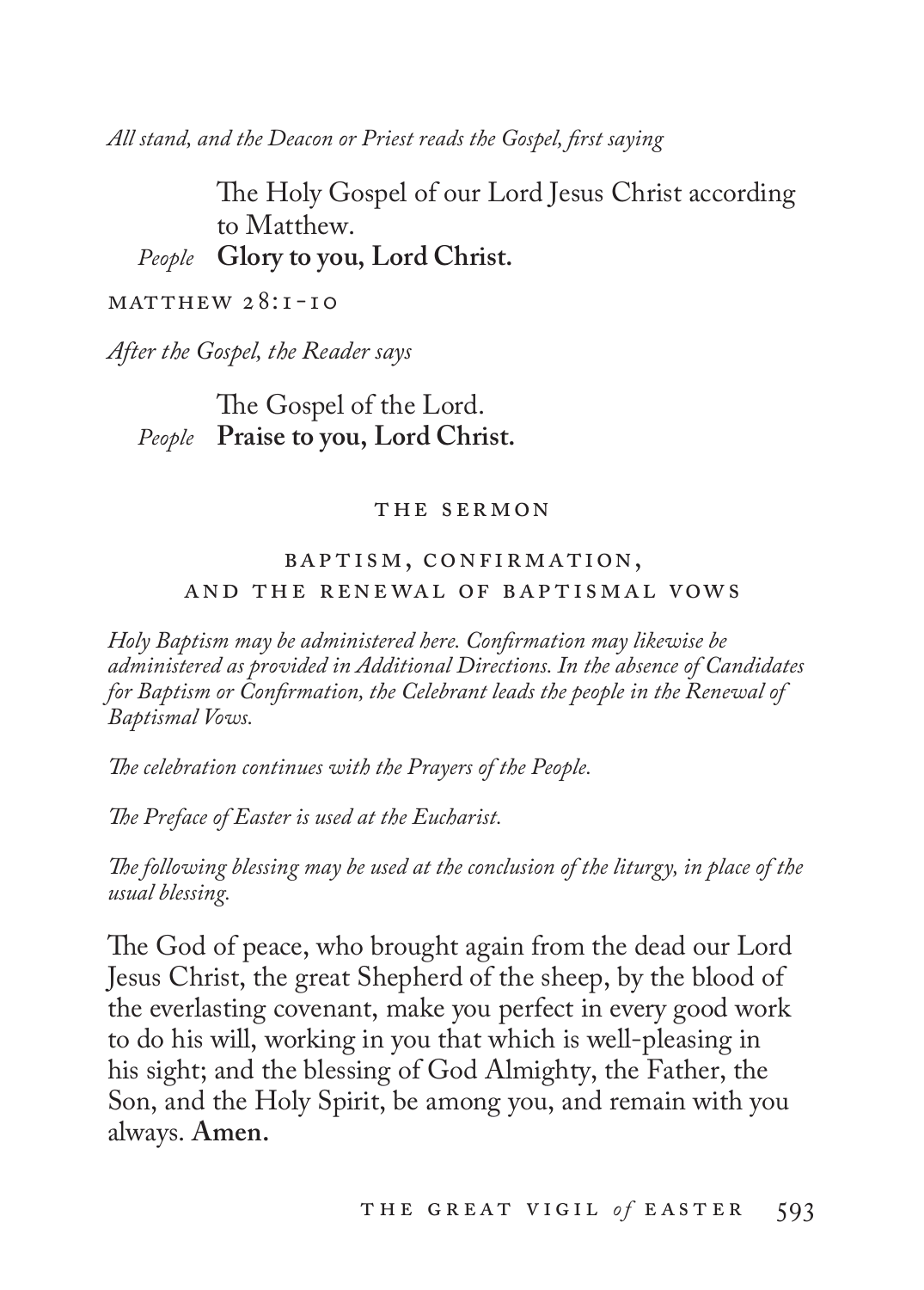# A D D I T I O N A L D I R E C T I O N S

At the Easter Vigil, one of three rites (Holy Baptism; Holy Baptism with Confirmation, Reception, and Reaffirmation; or the Renewal of Baptismal Vows) follows either the Service of Lessons or the Sermon.

If there are Baptisms only, the order for Holy Baptism is followed, beginning with the Exhortation. If there are Baptisms and Confirmations, the order for Holy Baptism with Confirmation, Reception, and Reaffirmation is followed. If there are Confirmations but no Baptisms, the order for Holy Baptism with Confirmation, Reception, and Reaffirmation is used but ordered as follows:

Presentation of Adults Seeking the Laying on of Hands The Profession of Faith The Confirmations, Receptions and Reaffirmations The prayer that begins, "Almighty and everliving God, let your fatherly hand  $\ddot{m}$ 

The Easter Vigil then continues with the Easter Acclamation or the Prayers of the People.

According to ancient tradition, the light for the Paschal Candle is taken from newly kindled fire and not from an already existing source of light. If a new fire is kindled outside the building, the people may be invited to gather around the fire and to follow the Paschal Candle in procession.

Other than the Paschal Candle and any candles held by the Congregation, it is desirable that the building remain as dark as possible until the Easter Acclamation.

If desired, a homily may be preached after any of the readings in the Service of Lessons.

After the Easter Acclamation, the joy of the resurrection is appropriately demonstrated by bells and music. Bells may also be rung at the end of the service. In place of the *Gloria in Excelsis,* the *Te Deum Laudamus* or the *Pascha Nostrum*, or some other hymn of praise, may be used.

In the absence of a Bishop or Priest, a Deacon or lay reader may lead the first two parts of the service, the Renewal of Baptismal Vows, and the